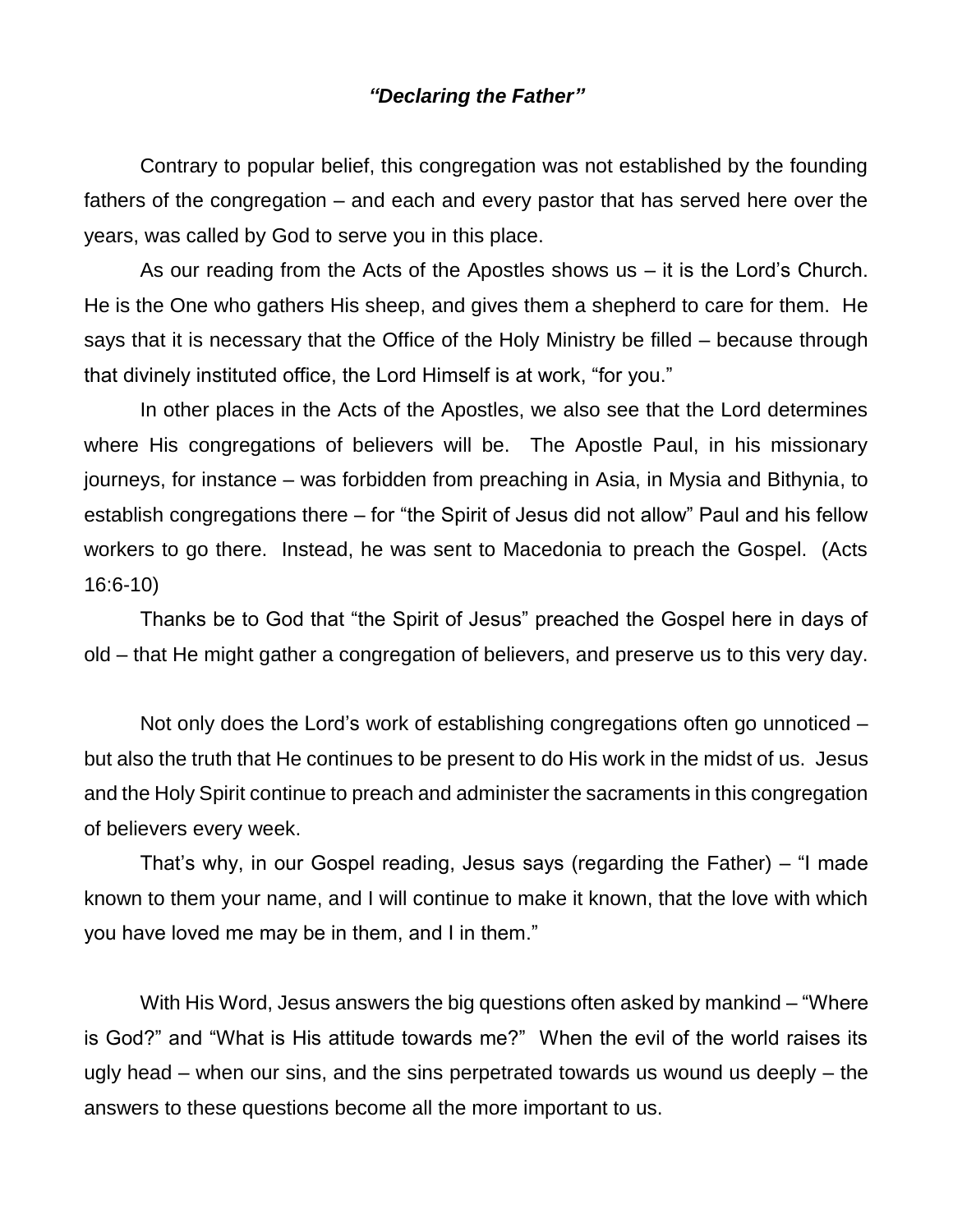Dearly beloved, as we have been taught during these Lenten and Easter seasons – only Jesus can remove our deadly sin. Only Jesus can raise our mortal and decaying flesh. Only He can free us from the torments of hell, and deliver us from the wickedness that surrounds us.

So today, Jesus declares the Father's love to you, and promises – "I will continue to make it known." In other words, Jesus continues to be at work in the midst of us – doing the very things that the Bible reveals Him doing when He visibly walked this earth – driving out demons, healing the sick, feeding the hungry, and raising the dead – continuing to declare the Father's love to you.

God, in His Word, clearly reveals that all mankind is born in sin – that we "were dead in our trespasses and sins" and that we followed the devil." (Eph. 2:1-2). Jesus, however, cast out the devil and made way for the Holy Spirit when He baptized you – revealing that you are the Father's beloved child.

He continues to declare the Father's love for you in the preaching of His Word. His preaching, His Gospel – chiefly, that He has redeemed you from all sin – is His healing and raising of the dead. "Lord, to whom shall we go? You have the words of eternal life" is the refrain of those who hear and believe His Word of life.

With His Supper, Jesus gives you food from the Tree of Life which is for "the healing of the nations." (Rev. 22:2). The Holy Spirit brings paradise to you as you eat the fruit of the cross – the very body and blood of Jesus – filling you with immortality.

As Jesus gathers His flock here at Immanuel, throughout the liturgy, He is declaring the Father's name to you, and His love for you. He exhorts God's children to Confess their sins – and He Absolves them.

He leads us (who have been made holy and righteous by His forgiveness) into the Father's presence – to sing a Hymn of Praise. He collects your concerns and needs and gives them to the Father as He prays with you, and for you, in the Collect.